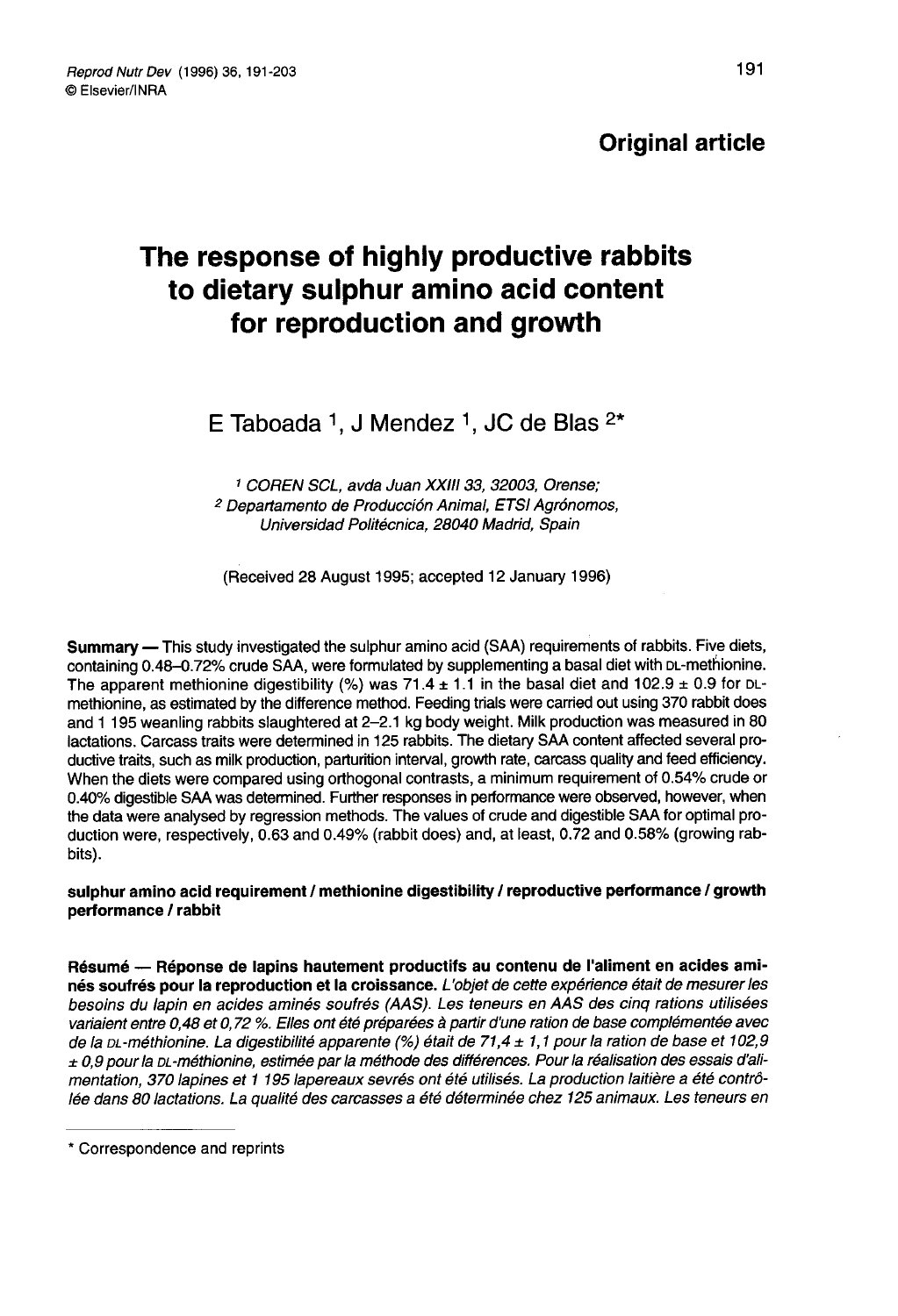AAS des rations ont eu des effets sur certains facteurs de production, tels que la production laitière, l'intervalle des mises bas, le taux de croissance et l'efficacité alimentaire. Lorsque les régimes utilisés ont été comparés suivant le test de contrastes orthogonaux, une teneur minimale en AAS brutes et digestibles de 0,54 et 0,40 %, respectivement, a été déterminée. Par ailleurs, les réponses additionnelles des<br>rendements ont été observées lorsque les données ont été analysées par la méthode de régression. En utilisant cette méthode, les teneurs optimales en AAS brutes et digestibles ont été, respectivement, de 0,63 et 0,49 (chez les lapines), et, au moins, de 0,72 et 0,58% (chez les lapereaux en croissance).

#### acides aminés soufrés / digestibilité de la méthionine / aliment de reproduction / aliment de croissance / lapins

## **INTRODUCTION**

The sulphur amino acid (SAA) requirements of rabbits have been studied by several authors (Cheeke, 1971; Adamson and Fisher, 1973; Colin, 1975; Colin and Allain, 1978; Spreadbury, 1978; Schlolaut et al, 1981; Berchiche and Lebas, 1994). Practical recommendations vary from 0.45 to 0.63% SAA (as-fed basis). Part of this variation can be explained by differences in the methods used (purified vs commercial diets), the growth rate of the animals (20-40 g/day), the availability of the amino acids from the sources used and the energy concentration of the diets (2 250-2 670 kcal of digestible energy (DE)/kg). The authors know of no previous studies concerning SAA requirements of rabbit does. Furthermore, methionine and cystine digestibilities depend on the source of dietary protein, as in other non-ruminant species. For these reasons, the recommendations should be expressed on the basis of digestible, rather than crude, SAA in the diet.

Current feeding standards for rapidly growing rabbits and highly productive rabbit does recommend (on an as-fed basis) dietary crude sulphur amino acid contents greater than 0.60 and 0.55%, for DE concentrations of 2500 and 2600 kcal/kg respectively (Lebas, 1990).

The aim of this work was to: i) determine the apparent faecal digestibility of synthetic The aim of this work was to: i) determine<br>the apparent faecal digestibility of synthetic<br>DL-methionine as compared to that of the

methionine in a basal diet; and ii) measure the performance response of highly productive does and growing rabbits to an increase in dietary SAA content, by using five isoenergetic diets (2570 kcal DE/kg) with crude methionine and sulphur amino acids levels ranging from 0.24-0.48 and 0.48-0.72% respectively.

#### MATERIALS AND METHODS

#### **Diets**

A basal diet (diet A) was formulated to meet or exceed all the essential nutrient requirements for lactating does according to Lebas (1990), except for methionine and SAA, whose contents were limited to 0.24 and 0.48% respectively (as-fed hasis). Four additional experimental diets (B, C, D and E) were made by supplementing the basal<br>D and E) were made by supplementing the basal<br>diet with DL-methionine, such that crude methio-<br>nine or SAA contents were 0.30, D and E) were made by supplementing the basal<br>diet with pL-methionine, such that crude methionine or SAA contents were 0.30, 0.37, 0.41 and 0.48 or 0.54, 0.61, 0.65 and 0.72% (as-fed basis) respectively. The ingredients and chemical composition of the basal diet are shown in table I.

#### Digestibility trial

A group of 18 growing New Zealand x Californian rabbits, 45-60 days of age and weighing 1.6-1.8 kg, were randomly allotted to diets A and E to determine the apparent digestibilities of the dry matter, energy, neutral detergent fibre, protein, methionine and SAA in the basal diet, and the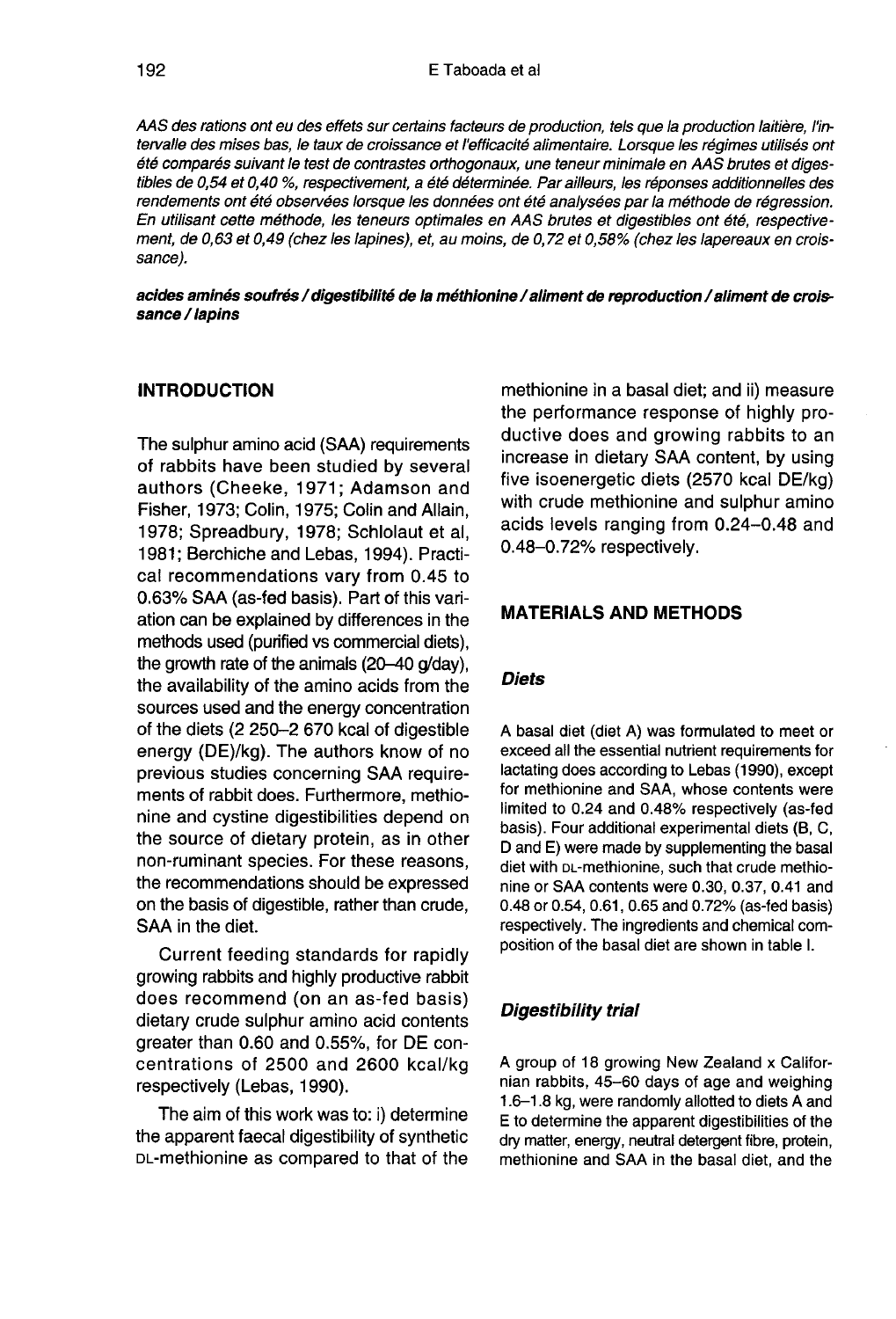Table I. Ingredients and chemical composition of the basal diet

| Ingredients                      | %    |
|----------------------------------|------|
| Lucerne meal                     | 35.0 |
| Barley grain                     | 17.3 |
| Wheat bran                       | 15.9 |
| Soybean meal-44                  | 9.5  |
| <b>Barley rootlets</b>           | 6.0  |
| Sugar beet pulp                  | 5.0  |
| Wheat straw                      | 4.2  |
| Molasses                         | 2.0  |
| Pork lard                        | 2.6  |
| Dicalcium phosphate              | 1.6  |
| Sodium chloride                  | 0.49 |
| Choline chloride                 | 0.03 |
| L-Ivsine                         | 0.04 |
| Robenidine premix <sup>a</sup>   | 0.10 |
| <b>Threonine-C</b>               | 0.02 |
| Vitamin/mineral mix <sup>b</sup> | 0.18 |
| Chemical analysis                | % DM |
| Dry matter                       | 90.6 |
| Ash                              | 9.5  |
| Crude protein                    | 17.2 |
| Methionine                       | 0.26 |
| Sulphur amino acids              | 0.53 |
| Starch                           | 17.9 |
| <b>Ether extract</b>             | 5.2  |
| Crude fibre                      | 15.3 |
| Acid detergent fibre             | 17.2 |
| Neutral detergent fibre          | 34.6 |
| Acid detergent lignin            | 3.7  |
| Calcium                          | 1.3  |
| Phosphorus                       | 0.7  |
| Gross energy, kcal/kg DM         | 4401 |
|                                  |      |

a 6.6% of active ingredient. b Provided by Colborn Dawes SA. Mineral and vitamin composition (g/kg): Mn, 13.4; Zn, 40; I, 0.7; Fe, 24; Cu, 4; Co, 0.35; riboflavin, 2.1; calcium pantothenate, 7.3; nicotinic acid, 18.7; vitamin K<sub>3</sub>, 0.65; vitamin E, 17; thiamine, 0.67; pyridoxine, 0.46; biotine, 0.04; folic acid, 0.1; vitamin B<sub>12</sub>, 7 mg/kg; vitamin A, 6 700.000 IU/kg; vitamin D<sub>3</sub>, 940 000 IU/kg.

digestibility of methionine and SAA in diet E. Following a ten-day period of adaptation to each diet, the animals were housed in metabolism cages that allowed the separation of faeces and urine. Collections were made on four consecutive days. The faeces produced daily were collected in polyethylene bags and stored at -20 °C. Coprophagy was not prevented.

#### Lactation trial

Eighty rabbit does (16 per diet) were used to measure milk production (one lactation per doe). Litter size varied from 7 to 14. The does were separated from kits after parturition and milk production was estimated daily from the weight loss of does during suckling. Feed consumption by does and kits was recorded respectively every ten days and from 21 days of age until weaning.

Another 370 New Zealand x Californian doe rabbits (74 per diet) were grouped by initial weight and number of previous parturitions, and randomly allotted to the five diets. An adaptation period (60 days) was allowed before beginning to record the rabbit performance over a five-month production cycle. Some data were disregarded during the experiment because of lack of fertility, disease or mortality. Therefore, only the data from 210 does with at least three lactations controlled during the experimental period were analysed. Males were included to give a female:male ratio between 8:1 and 7:1 throughout the experiment. The experimental diets were offered ad libitum in late pregnancy (from day 28 on) and throughout lactation; all other animals received a restricted amount of a commercial diet (140 to 150 g/day). The remating interval after parturition was fixed at 7 days and the weaning age at 30 days. Does that failed to conceive or lost all their kits were immediately given the opportunity to remate. Productive traits (parturition interval, prolificacy, kit mortality, litter weight at 21 days, litter weight at weaning and replacement rate of does) were recorded and accumulated per cage. Numerical productivity over a one-year production cycle was estimated as the number of kits weaned per cage in the experimental period (five months) x 12/5. The feed consumption and weight of does were recorded at the beginning and at the end of the experimental period.

The animals were housed in flat-deck cages measuring 600 x 500 x 330 mm. A cycle of 16 h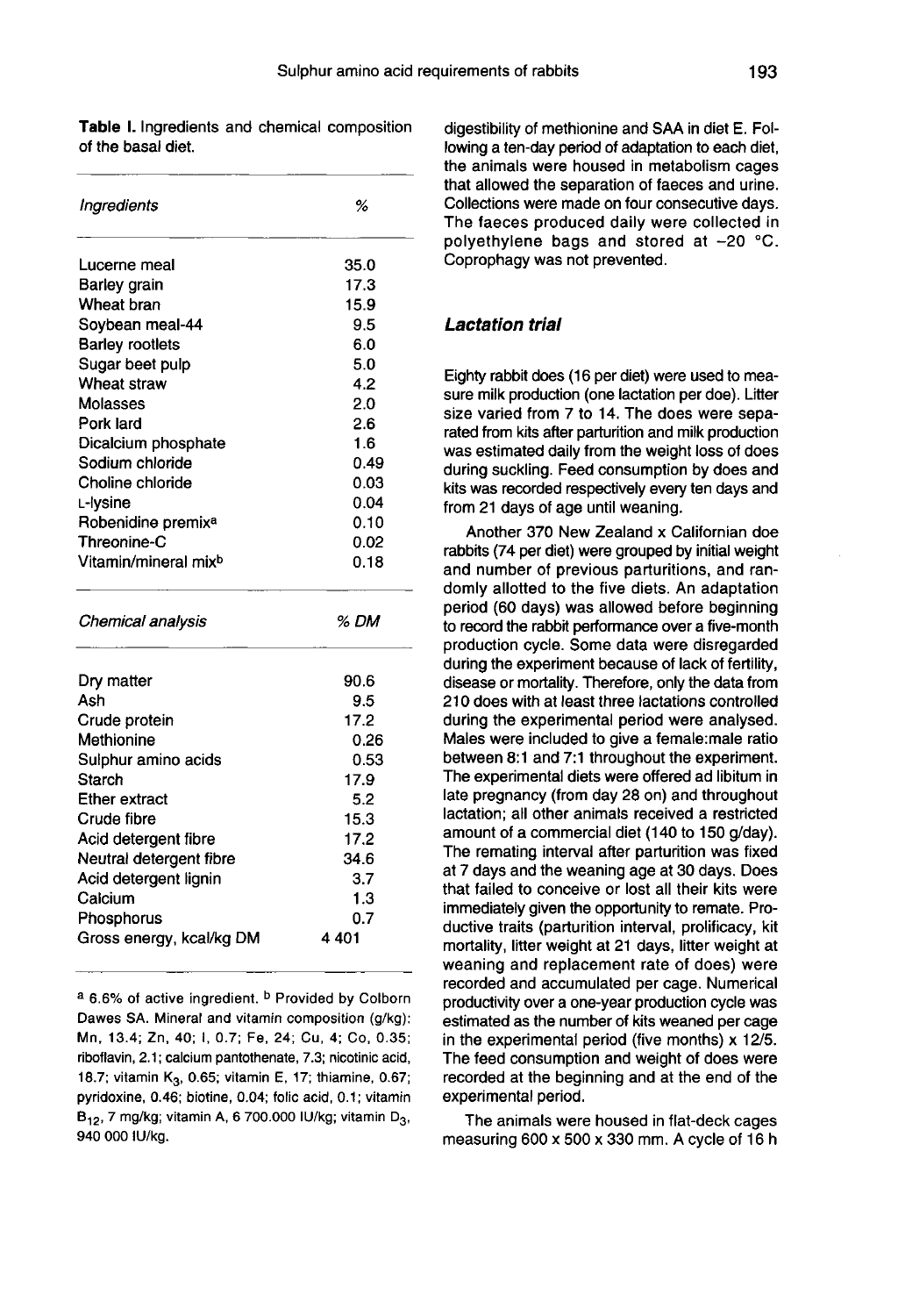light and 8 h dark was used throughout the experiment. Building heating systems and forced ventilation with cooling systems allowed the temperature to be maintained between 18 and 23 °C.

#### Growth trial

One hundred and forty six litters (1 195 rabbits) were assigned at random to the treatments. The rabbits received the experimental diets from 21 days of age until weaning (30 days). This was considered as a diet adaptation period, which permitted the extrapolation of the results to farms that use a single feed for both the does and the growing animals. After weaning, the rabbits were given ad libitum access to the same feed they received during the lactation period. One thousand animals were fattened in groups (eight rabbits per cage) for 40 days, whereas 195 rabbits were blocked by litter and grown in individual cages until they reached 2 kg body weight. Feed intake and length of the experimental period were recorded per cage.

The animals were housed in flat-deck cages measuring 600 x 250 x 330 mm high (individual cages) or 600 x 500 x 330 mm high (commercial cages). A cycle of 8 h light and 16 h dark was used throughout the experiment. Building heating systems and forced ventilation with cooling systems allowed the temperature to be maintained between 18 and 23 °C.

#### Carcass composition trial

One hundred and twenty five rabbits (twenty five per diet) choosen at random from the groups grown in commercial cages (eight rabbits per cage) were used. The animals were identified at the start of the trial and their growth rate was recorded individually. Once they had reached 70 days of age they were fasted for 2 h and transported to a commercial slaughterhouse. Transport and waiting times were respectively 2 and 1 h. Following a 90-minute air-drying period, the carcass dressing percentage (excluding gastrointestinal tract, skin, blood, tail and feet) was measured. The total weight of primal joints (fore and hind legs, loin and kidneys) was also determined.

#### Analytical methods

Chemical analysis of diets was conducted using the methods of Van Soest (1963) for acid detergent fibre and acid detergent lignin, Robertson and Van Soest (1981) for neutral detergent fibre, Longstaff and McNab (1986) for starch and AOAC (1984) for dry matter, ash, crude protein, ether extract and crude fibre. The gross energy was determined by adiabatic bomb calorimetry. The amino acid contents were determined by high pressure liquid chromatography (Cohen et al, 1989).

#### Statistical analysis

Data were analysed in a completely randomized block design using the GLM procedure of SAS (1985) with the initial parity number and initial weight of does as linear covariates and the type of diet as the main source of variation. Weaning weight was used as a linear covariate in the individual and collective growth trials analyses. Data are presented as least-squares means. Interactions between the type of diet and day or week of lactation were studied using a repeated measures analysis. Mean comparisons were made using orthogonal contrasts. Treatment sums of squares were partitioned into linear and quadratic effects.

## RESULTS

#### Digestibility trial

The dry matter, NDF, protein and energy digestibilities (%) and digestible energy content (kcal/kg, as-fed basis) of the basal diet were (mean  $\pm$  standard error): 64.9  $\pm$  1.0,  $31.6 \pm 2.0$ ,  $71.8 \pm 2.7$ ,  $63.5 \pm 1.3$ , and 2 571 ± 57 respectively. The apparent faecal methionine digestibilities (%) in the basal diet and in diet E were  $71.4 \pm 1.1$  and 87.2  $\pm$  0.3 respectively. From these values, the digestibility of the supplementary DL-methionine was calculated by difference, obtaining an estimate of  $102.9 \pm 0.9\%$ . The faecal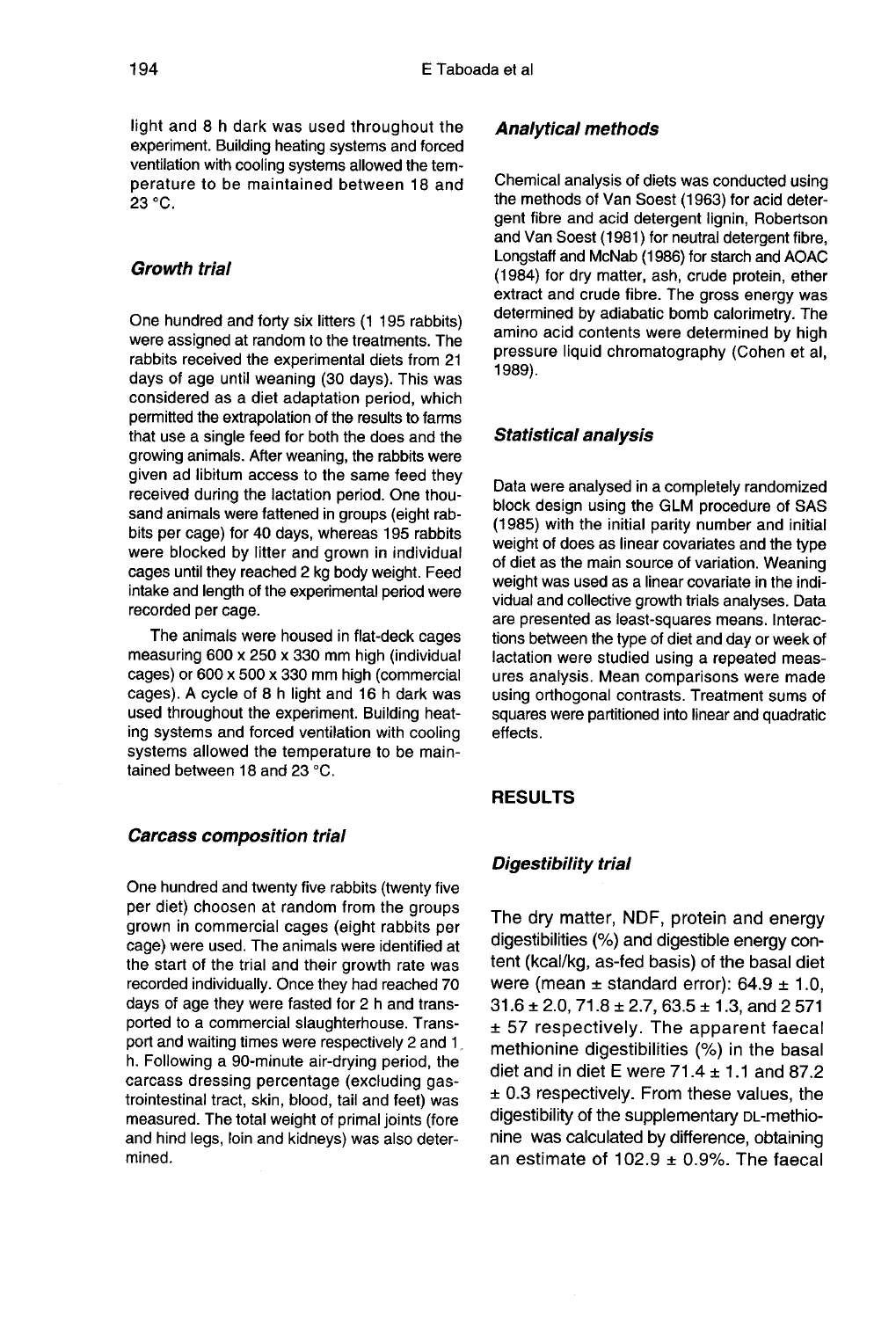apparent SAA digestibilities in diets A and E were  $71.3 \pm 1.1$  and  $81.3 \pm 0.5$  respectively.

#### Lactation trial

The dietary SAA content had a quadratic effect on the total and maximal milk production per doe (table II). The regression equations obtained between these variables were:

 $MP = -2.7 + 26.6$  SAA  $- 20.1$  SAA<sup>2</sup>;  $(\pm 4.3)$   $(\pm 14.2)$  $(\pm 11.7)$  $P = 0.01, n = 80$ 

 $MP_{max} = -361 + 2103$  SAA - 1669 SAA<sup>2</sup>;  $(\pm 210)$   $(\pm 699)$  $(\pm 574)$  $P = 0.002, n = 80$ 

where MP = total milk production (kg/lactation),  $MP_{max}$  = maximal milk production  $(q/dav)$ , and  $SAA = crude$  dietary  $SAA$  content (%). According to these equations, the total and maximal milk production would be maximized for crude SAA levels in the diet of respectively 0.66 and 0.63%. However, no significant response of milk production to an increase of dietary SAA content was found beyond a level of 0.61% (table II).

A significant interaction ( $P = 0.004$ ) was found between the type of diet and week of lactation on milk production (table II). Differences among diets were higher from day 7 up to day 20, which coincides with the period of maximal milk production (fig 1). However, the type of diet did not affect milk production in the fourth week of lactation (table II).



Fig 1. Effect of diet and day of lactation on daily milk production.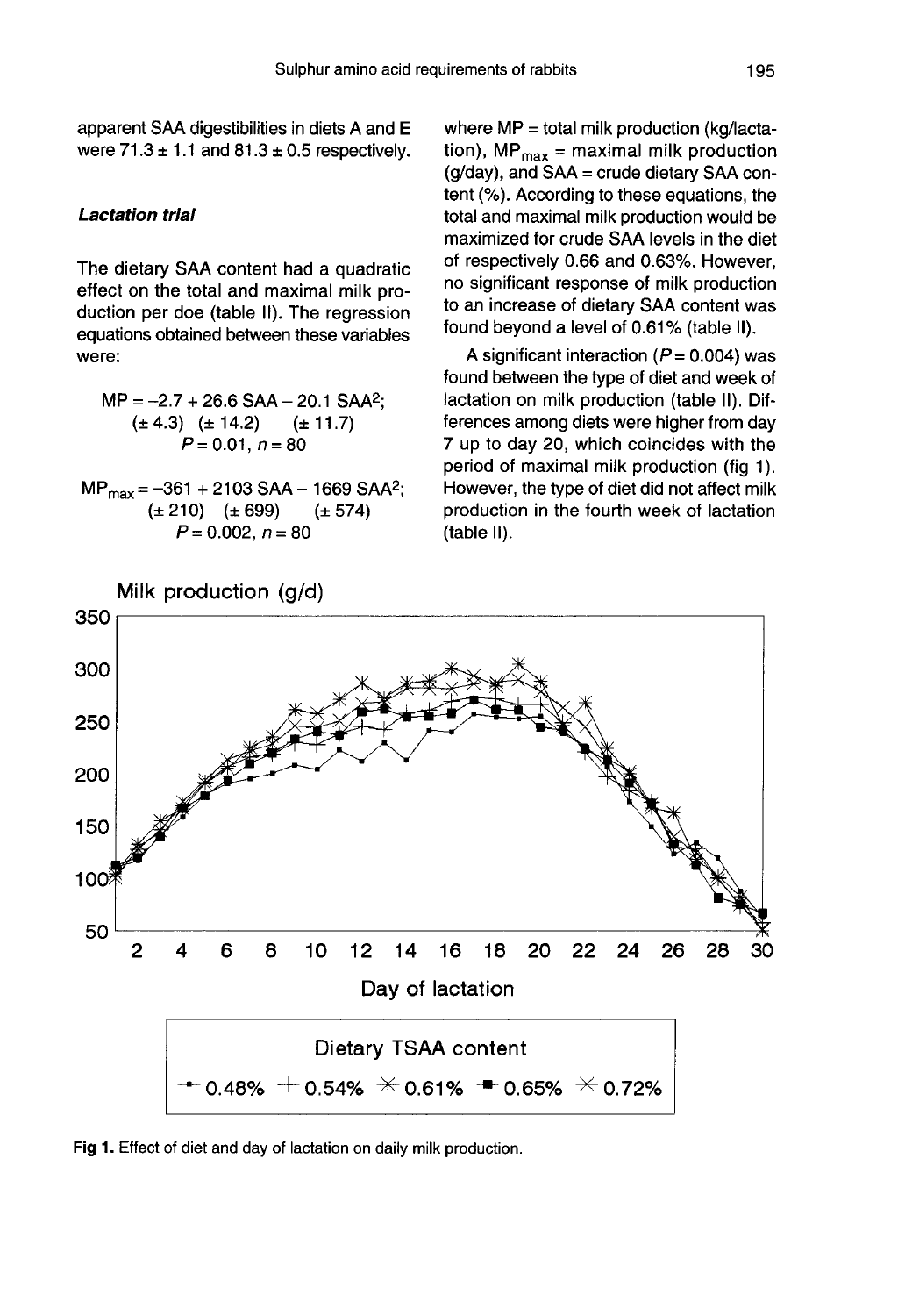| ֧֧֦֧֧֦֧֧֦֧֦֧֦֧֦֧֦֧֦֧֦֧֦֧֦֧֧֦֧֝֟֟֟֟֟֟֟֟֟֟֓֕֝֟֓֕֝֟֓֕֓֕֝֟֓֝֬֓֓ |
|-------------------------------------------------------------|
|                                                             |
|                                                             |
|                                                             |
|                                                             |
|                                                             |
|                                                             |
|                                                             |
|                                                             |
|                                                             |
|                                                             |
|                                                             |
|                                                             |
|                                                             |
|                                                             |
|                                                             |
|                                                             |
|                                                             |
|                                                             |
|                                                             |
|                                                             |
|                                                             |
|                                                             |
|                                                             |
|                                                             |
|                                                             |
|                                                             |
|                                                             |
|                                                             |
|                                                             |
|                                                             |
|                                                             |
|                                                             |
|                                                             |
|                                                             |
|                                                             |
|                                                             |
|                                                             |
|                                                             |
| :<br>:<br>:<br>j                                            |
|                                                             |
|                                                             |
|                                                             |
| i                                                           |
| ׇ֖֚֚֬֝֓                                                     |
|                                                             |
|                                                             |
|                                                             |
|                                                             |
|                                                             |
|                                                             |
|                                                             |
|                                                             |
|                                                             |
|                                                             |
|                                                             |
|                                                             |
|                                                             |
|                                                             |
|                                                             |
|                                                             |
|                                                             |
|                                                             |
|                                                             |
|                                                             |
|                                                             |
|                                                             |
|                                                             |
|                                                             |
|                                                             |
|                                                             |
|                                                             |
|                                                             |
|                                                             |
|                                                             |
|                                                             |
| :<br>:<br>:                                                 |
| l                                                           |
| $\vdots$                                                    |

| ltem                                                |       |                  | Diet <sup>a</sup>                |                   |                                                         |               |                    |                      | Significance of comparison b |               |                                                                                                                                                                       |
|-----------------------------------------------------|-------|------------------|----------------------------------|-------------------|---------------------------------------------------------|---------------|--------------------|----------------------|------------------------------|---------------|-----------------------------------------------------------------------------------------------------------------------------------------------------------------------|
|                                                     | ⋖     | B                | $\ddot{\circ}$                   | Q                 | Щ                                                       | SE °          | ъ<br>Д             |                      | N                            | ო             | 4                                                                                                                                                                     |
| doe (kg)<br>Total milk production per               | 5.59  | 5.81             | 6.44                             | 6.23              | 6.26                                                    | 0.19          | 0.02               | 0.014                | 0.03                         | $\frac{6}{5}$ | 9S                                                                                                                                                                    |
| (QX)<br>Weekly milk production<br>Week <sub>1</sub> |       |                  |                                  |                   |                                                         |               |                    |                      |                              |               |                                                                                                                                                                       |
| Week <sub>2</sub>                                   | 09972 | $7889$<br>$-289$ | ខ្លួ ខ្លួ ខ្លួ<br>÷ ÷ <u>ស</u> ÷ | $\frac{886}{128}$ | $\frac{8}{1}$ $\frac{8}{1}$ $\frac{8}{1}$ $\frac{8}{1}$ | 3888<br>0000  | <b>S</b><br>SOC 58 | 0.05<br>0.06<br>0.08 | <b>s</b> gas                 | 5555          | ទិនិន្នន                                                                                                                                                              |
| Week <sub>3</sub>                                   |       |                  |                                  |                   |                                                         |               |                    |                      |                              |               |                                                                                                                                                                       |
| Week 4                                              |       |                  |                                  |                   |                                                         |               |                    |                      |                              |               |                                                                                                                                                                       |
| Litter size at weaning                              | 9.42  | 9.29             | 0.40                             | 9.27              | 0.35                                                    | 0.42          | 9                  | $\frac{8}{2}$        | 9S                           | 9S            | 9                                                                                                                                                                     |
| per day (g)<br>Maximal milk production              | 277   | 800              | 326                              | $\overline{3}$    | 808                                                     | ග             | 0.009              | 0.002                | 0.09                         | 9S            | 9S                                                                                                                                                                    |
| Day of lactation of maximal<br>milk production      | 18.1  | 17.3             | 16.6                             | 17.5              | 171                                                     | $\frac{6}{1}$ | $\frac{6}{2}$      | $\frac{6}{2}$        | S                            | 9S            | 9<br>2                                                                                                                                                                |
| a SAA contents of diets A B                         |       |                  |                                  |                   |                                                         |               |                    |                      |                              |               | $C_1D_1F_10.48, 0.64, 0.61, 0.65, and 0.72% respectively. Diet A vs the other digits: 2: \text{diet } B vs \text{diet } C, so \text{dlet } D. E_1A = \text{dlet } D.$ |

i. ° SAA contents or olets A, B, C, D, E: 0.46, 0.34, 0.61, 0.65 and 0.72% respectively. ► 1. Diet A vs trie oliter ullet<br>D vs diet E. º SE = Standard error of means (n = 16); <sup>d</sup> P = level of significance; NS = not signific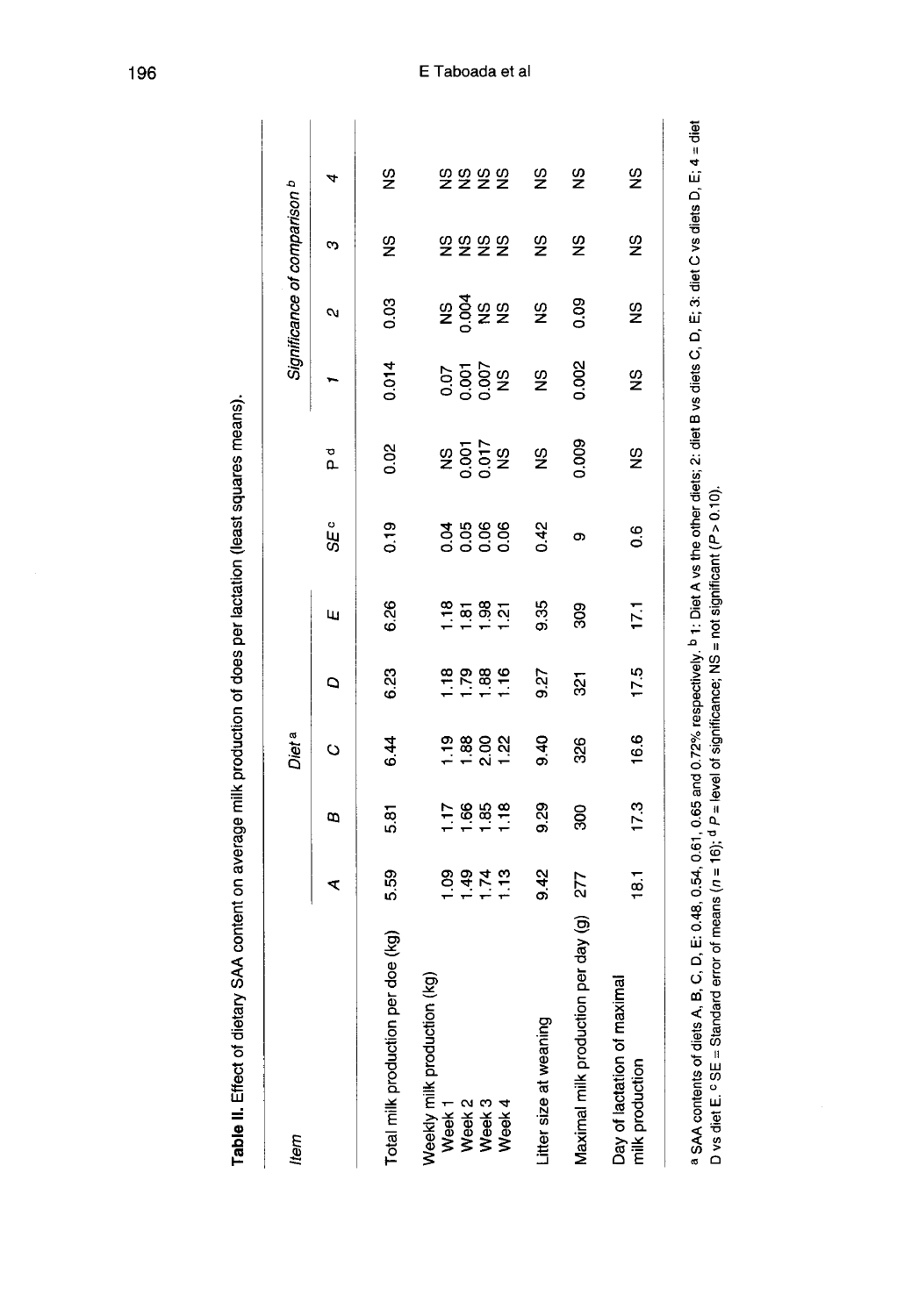The number of kits per litter at weaning (studied as a covariate) also had a significant effect ( $P = 0.005$ ) on both total and maximal milk production, which increased by 165 g and 8 g/day respectively per each additional rabbit weaned. No significant interaction was found between the type of diet and the week of lactation on feed intake (fig 2). None of the variables studied affected the day of lactation on which peak of milk production was reached, although it tended to be earlier for diet C (16.6 days) than for the other diets (17.5 days). Feed intake by kits between 21 days and weaning was not affected by the type of diet and averaged 1829  $\pm$  60 g per litter.

The effect of the type of diet on several productive parameters is shown in table 111. The dietary SAA content did not affect either the average weight of the does or their weight gain during the experimental period, which averaged 3.95 kg and 0.03 g/day respectively. A comparison of the means of the total feed intake (does  $+$  kits) among the diets did not show significant differences, but this trait was affected quadratically  $(P =$ 0.02) by the dietary SAA content, having a maximum for a SAA level of 0.61%.

The parturition interval decreased  $(P =$ 0.001), by 11.5% or 6.5 days on average, from diet A to the other diets. The dietary SAA content had a quadratic effect  $(P =$ 0.003) on this trait, showing a minimum for a level of 0.63%. The type of diet did not affect the litter size at birth, number of kits born dead, mortality during the lactation period, litter size at weaning, or the replacement rate of does. Accordingly, the effect of diet on numerical productivity over a oneyear production cycle followed a similar



Fig 2. Effect of diet and period of lactation on feed intake of does.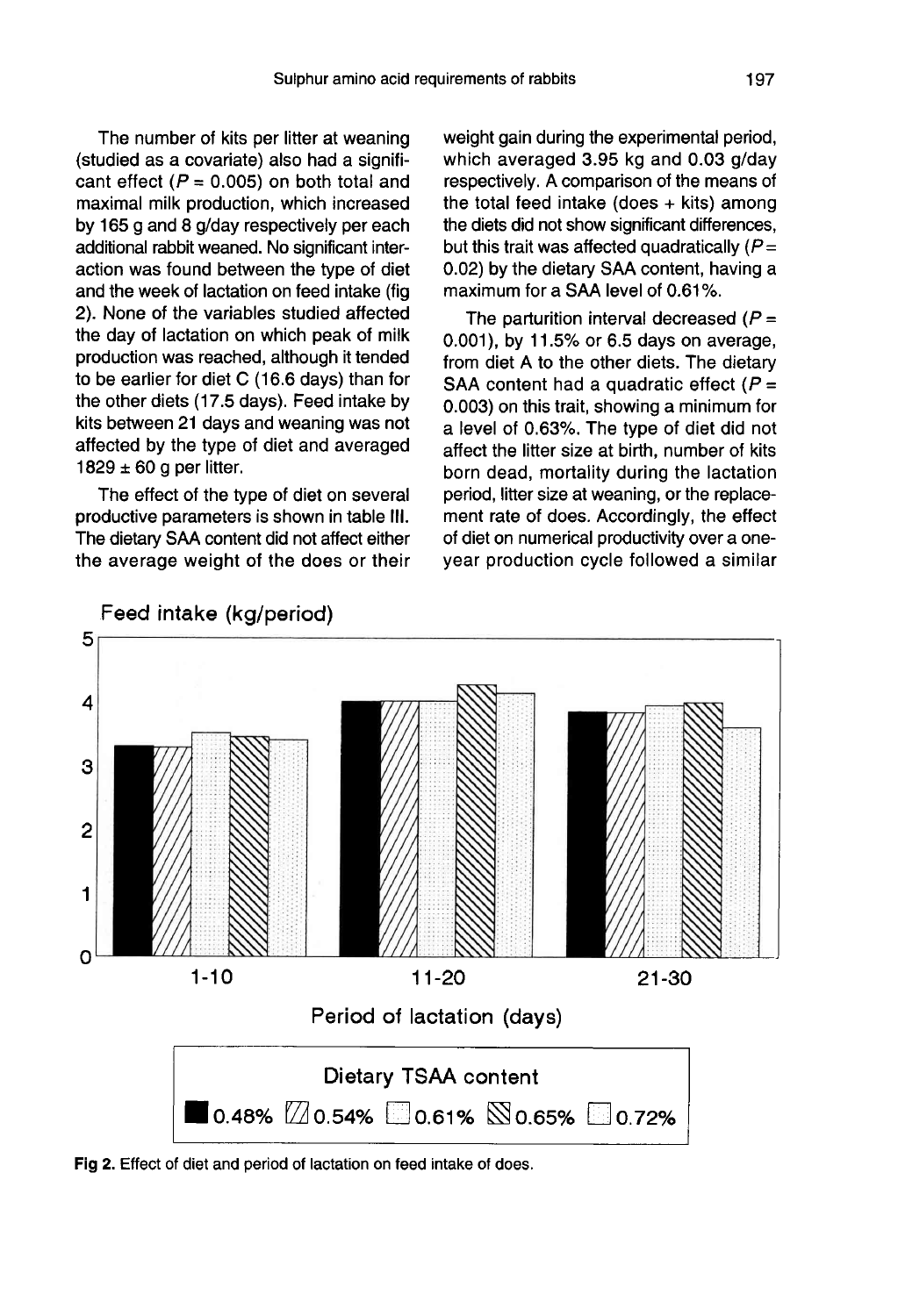| ltem                                       |       |       | Diet <sup>a</sup> |                |                |                   |                    |                    | Significance of comparison b |               |                    |  |
|--------------------------------------------|-------|-------|-------------------|----------------|----------------|-------------------|--------------------|--------------------|------------------------------|---------------|--------------------|--|
|                                            | ⋖     | ω     | ပ                 | Ο              | щ              | <b>SEc</b>        | ъ<br>Р             |                    | N                            | ω             | 4                  |  |
|                                            |       |       |                   |                |                |                   |                    |                    |                              |               |                    |  |
| Average weight of does (kg)                | 3.94  | 3.99  | 3.91              | 3.92           | 3.99           | 0.05              | 9S                 | S                  | $\frac{6}{2}$                | $\frac{9}{2}$ | 9S                 |  |
| Live weight gain (g/day)                   | 0.27  | 0.68  | ვი<br>ს           | $-0.63$        | 0.15           | 0.54              | မ္မ                | S,                 | $\frac{6}{2}$                | $\frac{6}{5}$ | $\frac{\omega}{2}$ |  |
| Feed intake (g/day)                        | 330   | 353   | 348               | 358            | 339            | 10.1              | $\frac{8}{2}$      | $\frac{8}{2}$      | $\frac{8}{2}$                | $\frac{6}{2}$ | ပ္ခ                |  |
| Parturition interval (days)                | 55.5  | 49.2  | 48.5              | 48.1           | 50.6           | $\overline{5}$    | 0.006              | 0.0004             | $\frac{8}{2}$                | $\frac{6}{2}$ | $\frac{\omega}{2}$ |  |
| No born alive per litter                   | 9.83  | 9.96  | 10.1              | $\overline{e}$ | $\overline{Q}$ | 0.27              | $\frac{\omega}{2}$ |                    | ۵S                           | င်္ဘ          | $\frac{6}{2}$      |  |
| No born dead per litter                    | 0.49  | 0.40  | 0.49              | 0.55           | 0.57           | $\overline{0.11}$ | 9N                 | 292                | Sz                           | $\frac{8}{2}$ | $\frac{6}{2}$      |  |
| No weaned per litter                       | 8.26  | 8.10  | 8.48              | 834            | 8.18           | 0.18              | $\frac{0}{2}$      | $\frac{\omega}{2}$ | 9S                           | $\frac{6}{5}$ | $\frac{8}{2}$      |  |
| No weaned per cage and year                | 56.7  | 62.3  | 66.0              | 65.3           | 61.3           | 2.25              | 0.04               | 0.008              | $\frac{6}{2}$                | $\frac{6}{2}$ | $\frac{6}{5}$      |  |
| $(\mathbf{g})$<br>Litter weight at 21 days | 2.72  | 2.80  | 2.97              | 2.87           | 2.83           | 0.06              | $\frac{0}{2}$      | 0.06               | $\frac{\omega}{2}$           | S,            | $\frac{6}{2}$      |  |
| Litter weight at weaning (kg)              | 5.35  | 5.40  | 551               | 5.54           | 5.28           | 0.15              | $\frac{\omega}{2}$ | $\frac{\omega}{2}$ | S                            | $\frac{9}{2}$ | $\frac{8}{2}$      |  |
| Feed efficiency (kg weaned/kg feed) 0.302  |       | 0.322 | 0.340             | 0.334          | 0.329          | 0.01              | 0.10               | 0.01               | $\frac{8}{2}$                | $\frac{9}{2}$ | $\frac{6}{2}$      |  |
| Feed efficiency (no weaned/kg feed) 0.469  |       | 0.486 | 0.525             | 0.507          | 0.519          | 0.02              | 0.10               | 0.05               | $\frac{6}{2}$                | $\frac{6}{2}$ | $\frac{\omega}{2}$ |  |
| per doe and year (%)<br>Replacement rate   | 102.6 | 120.7 | 107.8             | 102.6          | 113.1          | 10.96             | 9S                 | 9S                 | 9                            | $\frac{8}{2}$ | 9                  |  |

a SAA contents of diets A, B, C, D, E: 0.48, 0.54, 0.61, 0.65 and 0.72% respectively. <sup>b</sup> 1: Diet A vs the other diets; 2: diet B vs diets C, D, E; 3: diet C vs diets D, E; 4 = diet<br>D vs diet E. ° SE = Standard error of m

Table III. Effect of dietary SAA content on productive traits of doe rabbits.

198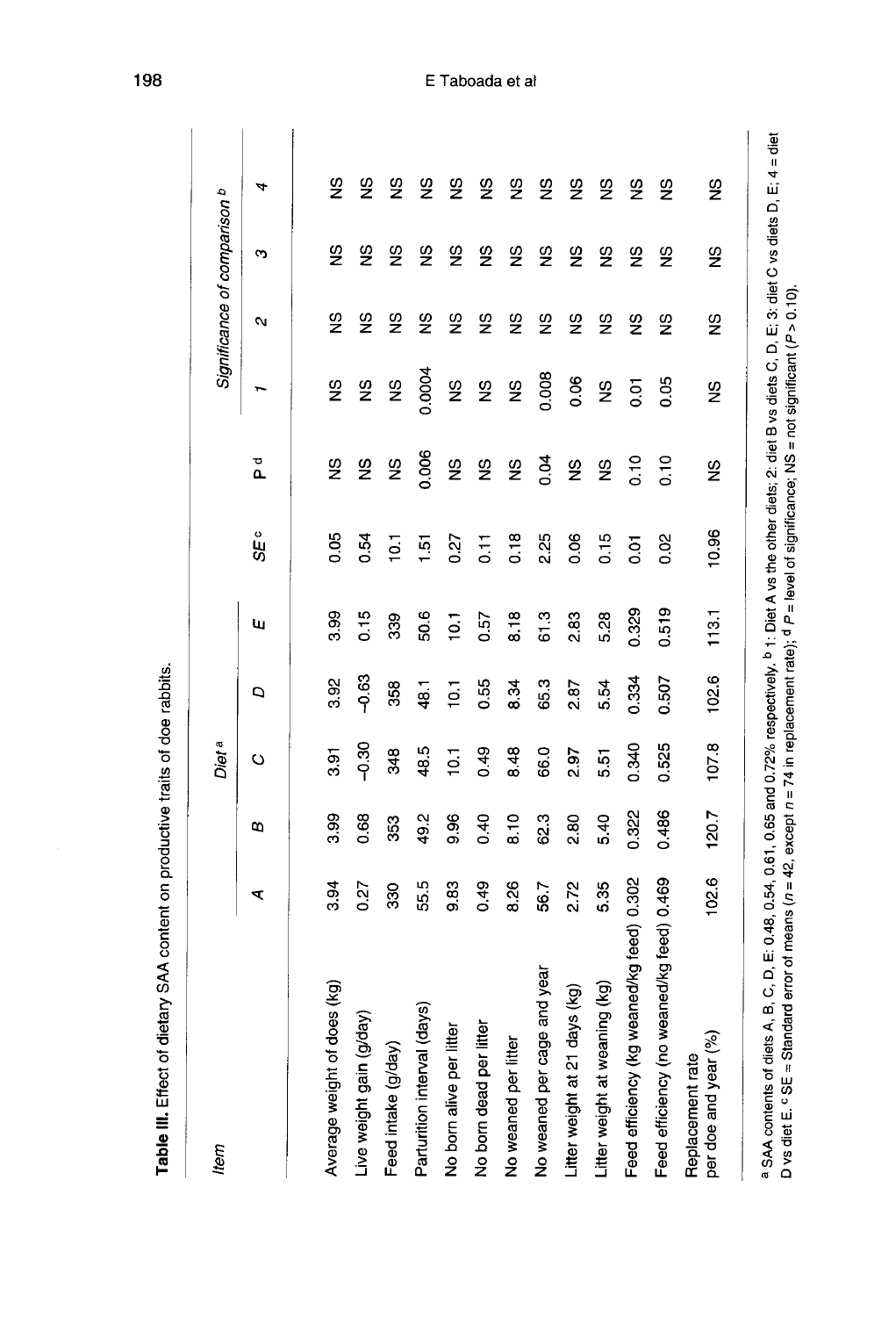trend to that of parturition interval, being 11.0% lower (56.7 vs 63.7 rabbits weaned per cage and year,  $P = 0.008$ ) for diet A than for the average of the other four diets. Furthermore, the dietary SAA content affected ( $P = 0.008$ ) numerical productivity quadratically, and would have reached a maximum value for an SAA level of 0.63%.

An increase in the crude dietary SAA content tended to quadratically affect litter weight at 21 days of age as a consequence of its effect on the milk production of the does. The regression equation obtained was:

 $LW21 = 0.44 + 7.60$  SAA - 5.91 SAA<sup>2</sup>:  $(\pm 1.42)$   $(\pm 4.76)$  $(\pm 3.94)$  $P = 0.06$ ,  $n = 210$ 

where LW21 = litter weight at 21 days (kg). According to this equation, this trait would be maximized for a dietary SAA content of 0.64%. The litter weight at weaning tended to follow the same trend, although neither the differences among the diets nor the regressions reached significance levels in this case.

Feed conversion rate, both when expressed as kg and as the number of rabbits weaned per kg of feed (does  $+$  kits), was 10% lower for diet A than for the average of the other four diets. A minimum level of dietary SAA of 0.54% would therefore be required to obtain a high feed efficiency. On the other hand, the feed conversion rate increased linearly ( $P = 0.05$ ) with dietary SAA content above this level.

#### Growth and carcass trials

The effect of diet on growth and carcass traits is shown in table IV. Rates of growth and feed conversion were significantly higher ( $P < 0.001$ ) when the rabbits were grown in individual vs commercial cages (respectively 40.5 vs 35.7 g/day,  $SE = 0.35$ ,

and 0.361 vs 0.328 g gain/g feed,  $SE =$ 0.0034). No interaction was found between the type of diet and cage density for any of the traits under study.

The average daily gain during the whole fattening period increased ( $P = 0.001$ ) by 5% from diet A to diets B, C, D and E, both in the individual and in the collective trial. No significant differences among the treatments were found above diet B, although the average daily gain increased linearly  $(P < 0.001)$  by 2% per each 0.1% increment in dietary SAA. When comparisons were made in the two-week postweaning period, significant responses were found up to a higher level of dietary SAA (diet C, each 0.61%). The quantitative response of daily gain to an increase in SAA content in the diet was also higher in this period than in the whole fattening period.

No significant differences were found among the diets for feed conversion rate in the individual fattening trial. In the collective trial, however, diet A showed a higher feed conversion rate (0.342 vs 0.324 g gain/g feed,  $P = 0.07$ ), and a lower mortality (4.0% vs 9.5%,  $P = 0.01$ ) than the other four diets. A lower feed efficiency for diet A (0.483 vs 0.502,  $P = 0.03$ ) was found when comparisons among diets were made in the two-week postweaning period.

The carcass dressing percentage and proportion of primal joints in the carcass tended ( $P = 0.06$  and 0.006) to increase linearly, by 1.73 and 2.67% respectively per 0.1% increment of dietary SAA.

#### **DISCUSSION**

The difference observed between the methionine digestibility in the basal diet and the digesibility estimated for DL-methionine (71.4 vs 102.9%) emphasizes the need to use digestible rather than crude units for expressing SAA requirements, as they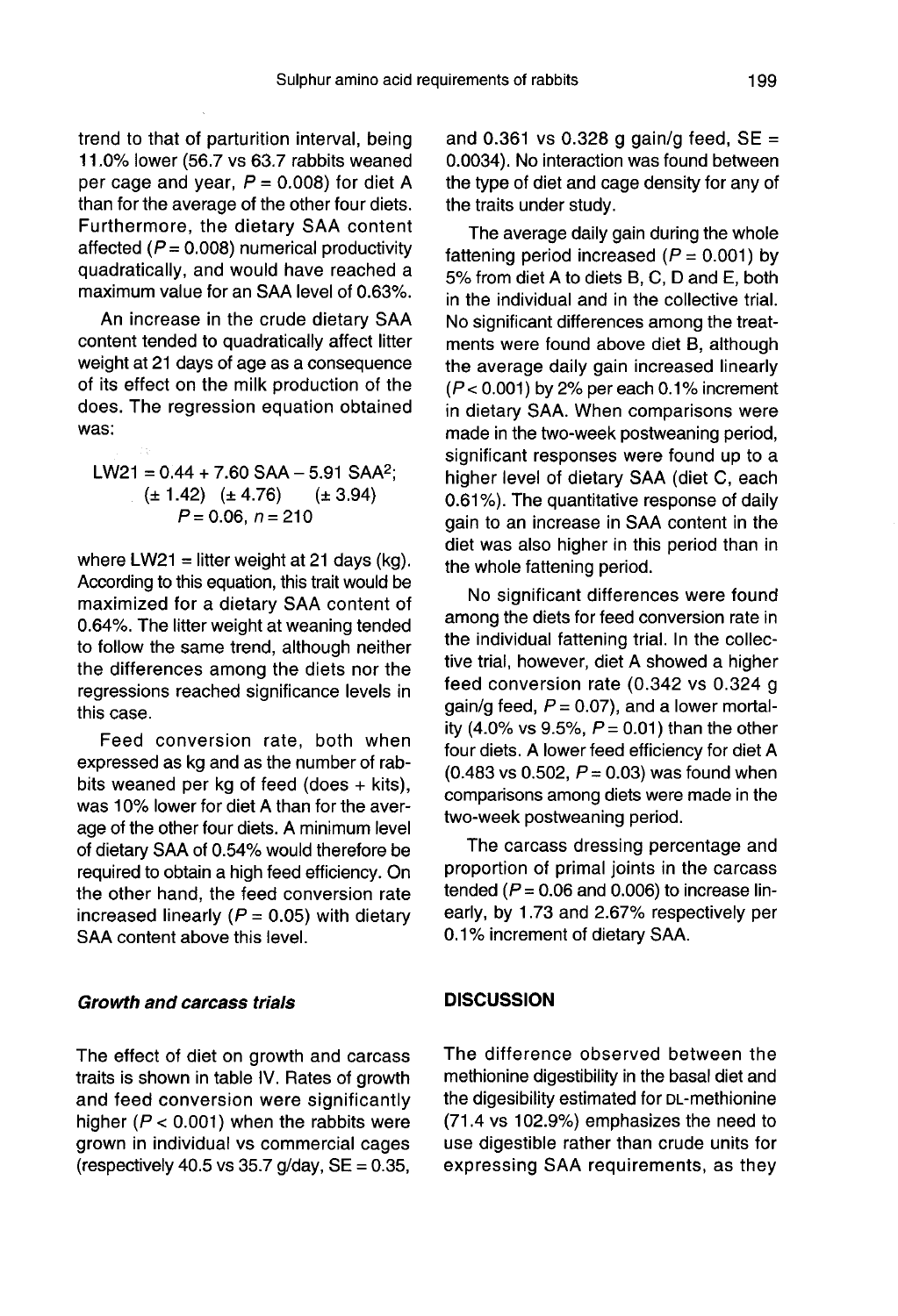| Item                                                                                                                                                                                           |                       |                         | Diet <sup>a</sup>           |                             |                             |                        |                       |                     | Significance of comparison b |                                |            |
|------------------------------------------------------------------------------------------------------------------------------------------------------------------------------------------------|-----------------------|-------------------------|-----------------------------|-----------------------------|-----------------------------|------------------------|-----------------------|---------------------|------------------------------|--------------------------------|------------|
|                                                                                                                                                                                                | ⋖                     | ε                       | $\circ$                     | ٥                           | ш                           | SE c                   | ъ<br>Р                |                     | Ν                            | ო                              | 4          |
| Feed efficiency (g gain/g feed)<br>Two-week postweaning period<br>Average daily gain (g)                                                                                                       | 40.483                | 44.3<br>0.495           | 45.8<br>0.508               | 46.4<br>0.494               | 47.5<br>0.511               | 0.76                   | 0.001                 | 0.001               | ទីនិ                         | ទី និ                          | S &        |
| eriod (days<br>Whole individual fattening trial<br>Average daily gain (g)<br>Feed efficiency (g gain/g feed)<br>Length of fattening period (days)                                              | 38.5<br>8.553<br>38.3 | $40.4$<br>0.369<br>36.1 | $40.8$<br>$0.363$<br>$36.0$ | $41.2$<br>$0.357$<br>$35.4$ | $41.9$<br>$0.367$<br>$34.9$ | 0.57<br>0.52<br>0.52   | 0.003<br>NS<br>0.001  | <b>Septe</b>        | 555                          | <b>222</b>                     | <b>222</b> |
| Feed efficiency (g gain/g feed)<br>Average daily gain (g)<br>Collective fattening trial<br>Total mortality (%)                                                                                 | 34.4<br>0.342<br>4.0  | 35.4<br>0.320<br>10.0   | 35.8<br>0.323<br>7.5        | 36.1<br>0.321<br>12.0       | 36.32<br>0.325<br>8.5       | 0.41<br>0.009<br>0.019 | 0.08<br>2.95          | 505<br>ភូមិ<br>ភូមិ | 555                          | 555                            | <b>222</b> |
| Carcass dressing percentage (%)<br>Proportion of primal joints<br>(%)<br>in dressed carcass<br>Carcass traits                                                                                  | 56.5<br>83.2          | 83.2<br>56.8            | 83.5<br>56.8                | 56.8<br>83.7                | 57.3<br>83.8                | 0.29<br>0.18           | 0.08<br>$\frac{0}{2}$ | SS<br>9S            | 0.05<br>$\frac{8}{2}$        | $\frac{6}{2}$<br>$\frac{6}{2}$ | 9S<br>9S   |
| a SAA contents of diets A, B, C, D, E: 0.48, 0.54, 0.61, 0.65 and 0.72% respectively. <sup>b</sup> 1: Diet A vs the other diets; 2: diet B vs diets C, D, E; 3: diet C vs diets D, E; 4 = diet |                       |                         |                             |                             |                             |                        |                       |                     |                              |                                |            |

Table IV. Effect of dietary SAA content on growth and carcass traits.

D vs diet E. º SE = Standard error of means (n = 39 for individual growth, n = 25 for collective growth and carcass traits except n = 200 for mortality); <sup>d</sup> P = level of<br>significance; NS = not significant (P > 0.10).

# E Taboada et al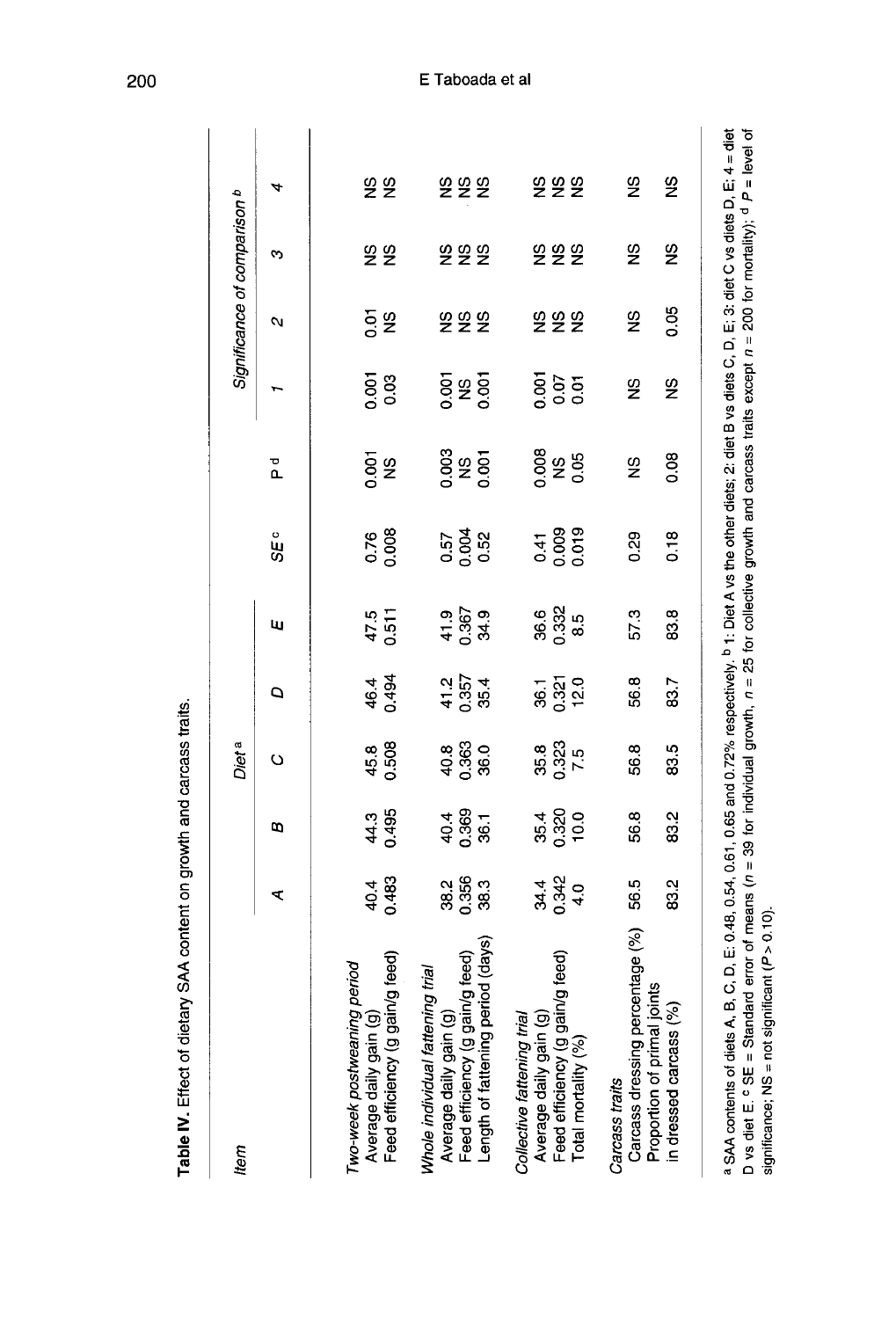would not be accurately estimated when extrapolating the results to diets with different levels of supplementary synthetic methionine.

This experiment indicated that the dietary SAA content affected, in the interval studied, several traits in highly productive rabbit does, including parturition interval, numerical productivity, milk production, litter weight at 21 days of age and feed efficiency. No significant improvements in these traits were found beyond diet B, which implies a minimal requirement level of 0.54% crude or 0.40% digestible SAA for a good perfor mance. Further improvements of these traits (from 5.6 to 8.0%) were found when the data were analysed using regression methods. Using this approach, optimal dietary crude and digestible SAA levels were approximately 0.63 and 0.49% respectively. Current feeding standards of crude SAA (0.55%, Lebas, 1990) for rabbit doe diets of similar DE content (2 600 kcal) are closer to the minimum rather than the optimal values obtained in this work. On the other hand, Schlolaut et al (1981) did not observe any reproductive difference in rabbit does, using two diets with low (0.42) and high (0.77%) contents of SAA. This work seems to indicate that an excess of dietary SAA results in a lower reproductive performance.

Like the changes in doe performance, the average daily weight gain did not increase for diets containing more than 0.54 or 0.40% crude or digestible SAA respectively. Further linear increases, however, in daily gain, carcass dressing percentage and proportion of primal joints in the carcass were found throughout the interval studied. Average values for these traits were 3.5, 0.9 and 0.7% higher in diet E than in diet B. Accordingly, optimal values of crude and digestible SAA for maximal fattening performance should be, at least, 0.72 and 0.58% respectively. Furthermore, both the minimal SAA requirements and the response of rate of growth to dietary SAA content, were higher in the first two weeks than over the whole fattening period. This suggested that SAA requirements decreased with age. This effect was not observed in a previous study on lysine requirements (Taboada et al, 1994).

The type of diet had little effect on the feed conversion rate, as the feed intake varied in parallel with the daily gain. This agrees with recent observations made by Berchiche and Lebas (1994). These results are surprising, as a higher feed efficiency might be expected for diets with a better equilibrium among essential amino acids, which, furthermore, led to higher growth rates. However, an increase of dietary SAA might also lead to an increase in body fat. In this way, Berchiche and Lebas (1994) and Berchiche et al (1995) observed an increase in the weight of kidney fat in parallel with an increase in growth rate, when supplementing a SAA-deficient basal diet with different weight of kidney fat in parallel with an<br>increase in growth rate, when supplement-<br>ing a SAA-deficient basal diet with different<br>levels of p∟-methionine. The higher effi-<br>ciency obtained for diet A in the collective ciency obtained for diet A in the collective fattening period might be explained by the lower level of mortality observed for this diet.

The current feeding standards for crude SAA in growing-diets containing 2 570 kcal DE/kg is 0.62% (Lebas, 1990). This value is higher than the minimum (0.54%), but lower than the optimal (>0.72%) requirement obtained in this study. Berchiche and Lebas (1994) also determined an optimal concentration for crude SAA of 0.62% for<br>diets containing 2 670 kcal DE/kg. Further<br>supplementation with DL-methionine (up to<br>0.67%) led to a decrease of growth rate and diets containing 2 670 kcal DE/kg. Further 0.67%) led to a decrease of growth rate and feed intake, although the carcass-dressing percentage continued to increase. The final weight at the end of the fattening period in that work, however, was established to be 2.5 kg, whereas in this study it was 2 kg (individual fattening trial) or about 2.1 kg (collective fattening trial). Part of the difference again might be explained by a decrease in SAA requirements with age. Furthermore, the methionine content in the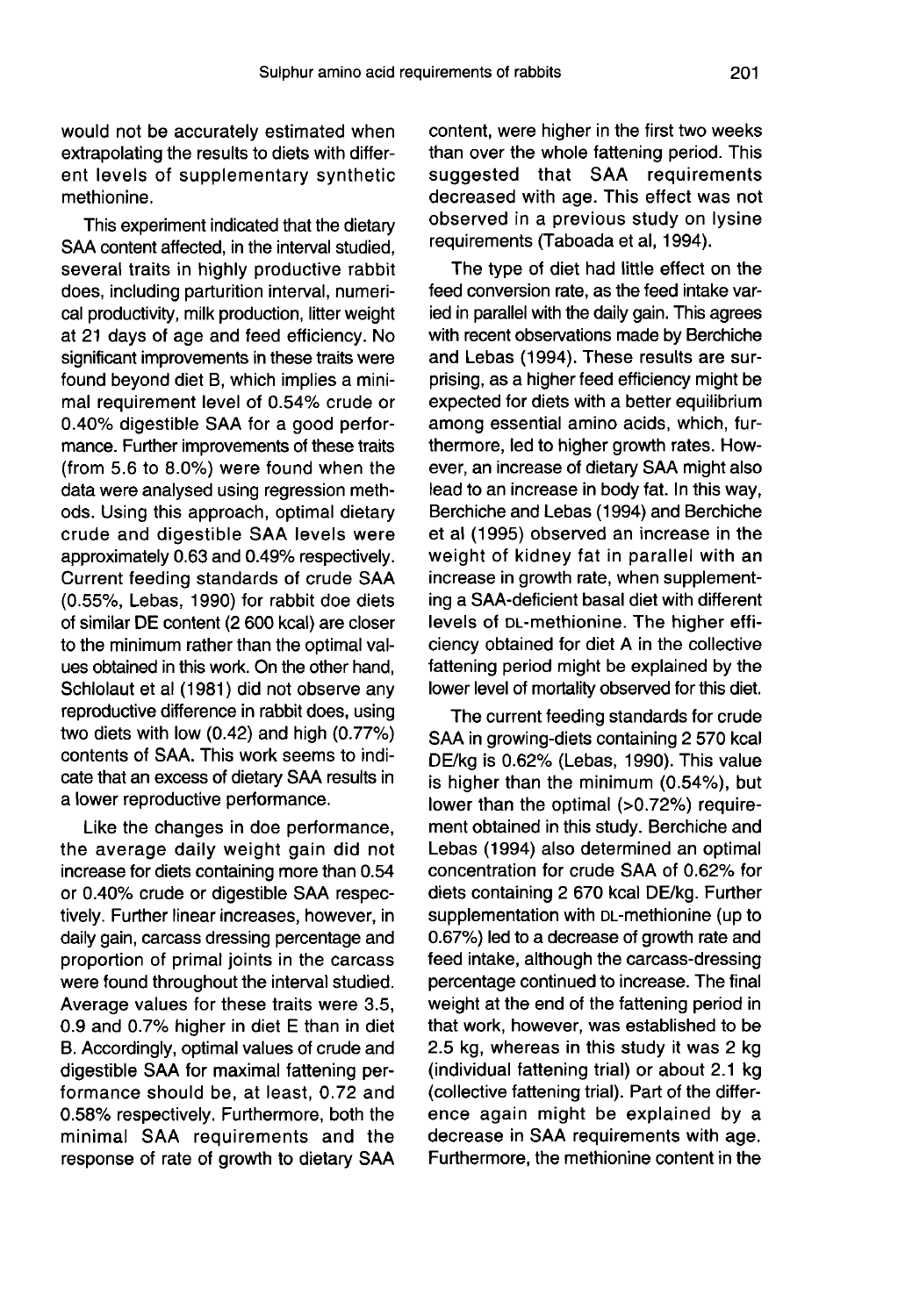basal diet was lower (0.37 vs 0.48%), and the proportion of supplementary DL-methio-<br>the proportion of supplementary DL-methionine at the same level of total SAA was higher in the work by Berchiche and Lebas than in this study. Accordingly, at the same dietary SAA content, the methionine and SAA digestibilities should be higher in that work than in this study, accounting for part of the lower crude SAA requirements observed.

The minimal requirement for digestible SAA was 66.7% of the digestible lysine requirement obtained in a previous study (Taboada et al, 1994). This value compares well with the 62% SAA:lysine ratio observed by Moughan et al (1988) in the whole body of 53-day-old New Zealand rabbits. According to these authors, the methionine:SAA ratio in the body of young rabbits is 33%. In the same way, Colin (1978) determined that cystine may represent 65% of the SAA content without affecting the performance of growing rabbits. The minimal proportion of methionine in the total SAA requirement is therefore much lower than observed in other species, which could be explained by the high proportion of fur in the rabbit body and its high cystine content. Although more information is needed about this point for rabbit does, this ratio may serve to enable calculation of methionine from the total SAA requirements.

#### **CONCLUSION**

According to the results of this work, a minimal concentration of 0.54 crude or 0.40% digestible SAA should be included in the diets of both does and growing rabbits to produce good performance and feed efficiency. Further improvements in several productive traits were obtained when the crude and digestible SAA were increased to levels of 0.63 and 0.49% (rabbit does) and 0.72 and 0.58% (growing rabbits) respectively. The results suggest that the SAA requirements of growing rabbits

decrease with age. The optimal concentrations should be chosen within these intervals, according to the current prices of SAA and rabbit meat. The results of this study also demonstrate the need to use digestible rather than crude units to express the SAA requirements of rabbits.

#### ACKNOWLEDGMENTS

Financial support was provided by CDTI-Eureka Program EU-619 'Rabbit Feed'. The authors are also grateful to COGAL SCL for allowing the use of its facilities for the slaughter of the animals.

#### REFERENCES

- Adamson I, Fisher H (1973)Amino acid requirements of the growing rabbit: an estimate of quantitative needs. J Nutr 103; 1306-1310
- AOAC (1984) Official Methods of Analysis (14th ed). Association of Official Analytical Chemists, Arlington, VA, USA
- Berchiche M, Lebas F (1994) Supplémentation en méthionine d'un aliment à base de féverole: effets sur la croissance, le rendement à l'abattage et la composition de la carcasse chez le lapin. World Rabbit Sci 2, 135-140
- Berchiche M, Lebas F, Ouhayoun J (1995) Utilisation of field beans by growing rabbits. 1. Effects of supplementations aimed at improving the sulphur amino acid supply. World Rabbit Sci 3, 35-40
- Cheeke PR (1971) Arginine, lysine and methionine needs of the growing rabbit. Nutr Rep Int 3, 123-128
- Cohen SA, Meys M, Tarvin TL (1989) The pico.tag method. A manual of advanced techniques for amino acid analysis. Millipore Corp, Bedford, USA
- Colin M (1975) Effets sur la croissance du lapin de la<br>supplémentation en ∟-lysine et en DL-méthionine de of the growing rabbit. Nutr Rep Int 3, 123-128<br>nen SA, Meys M, Tarvin TL (1989) The pico.tag<br>method. A manual of advanced techniques for amino<br>acid analysis. Millipore Corp, Bedford, USA<br>in M (1975) Effets sur la croissanc régimes végétaux simplifiés. Ann Zootech 24, 465-474
- Colin M (1978) Effets d'une supplémentation en méthionine ou en cystine de régimes carencés en acides aminés soufrés sur les performances de croissance du lapin. Ann Zootech 27, 9-16
- Colin M, Allain D (1978) Etude du besoin en lysine du lapin en croissance en relation avec la concentration énergétique de l'aliment. Ann Zootech 27, 17-31
- Lebas F (1990) Recherche et alimentation des lapins. Cuniculture 17, 12-15